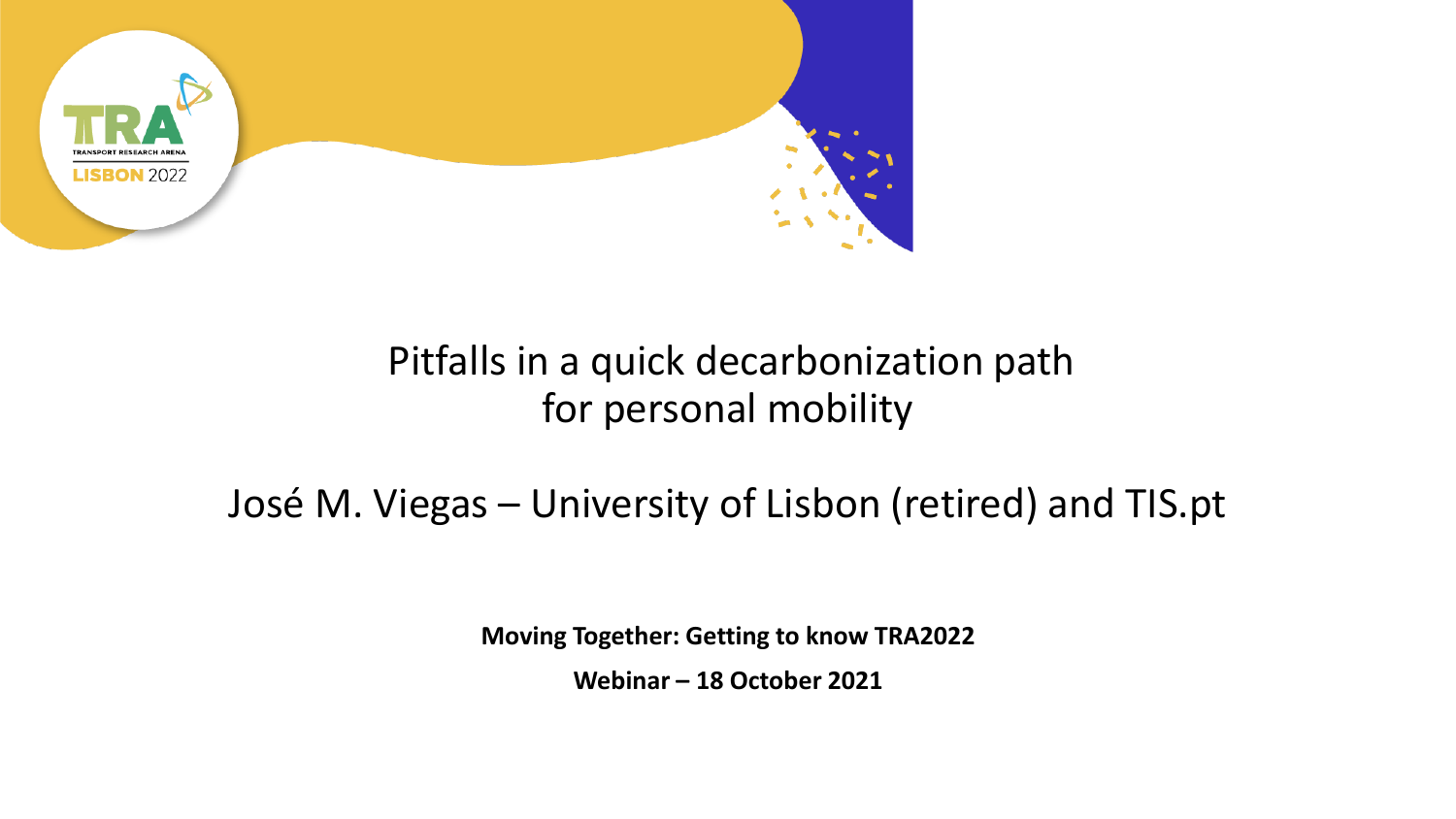## **Outline**

- 1. Political context
- 2. Main challenges for decarbonizing Personal Mobility
- 3. Some pitfalls and how to be prepared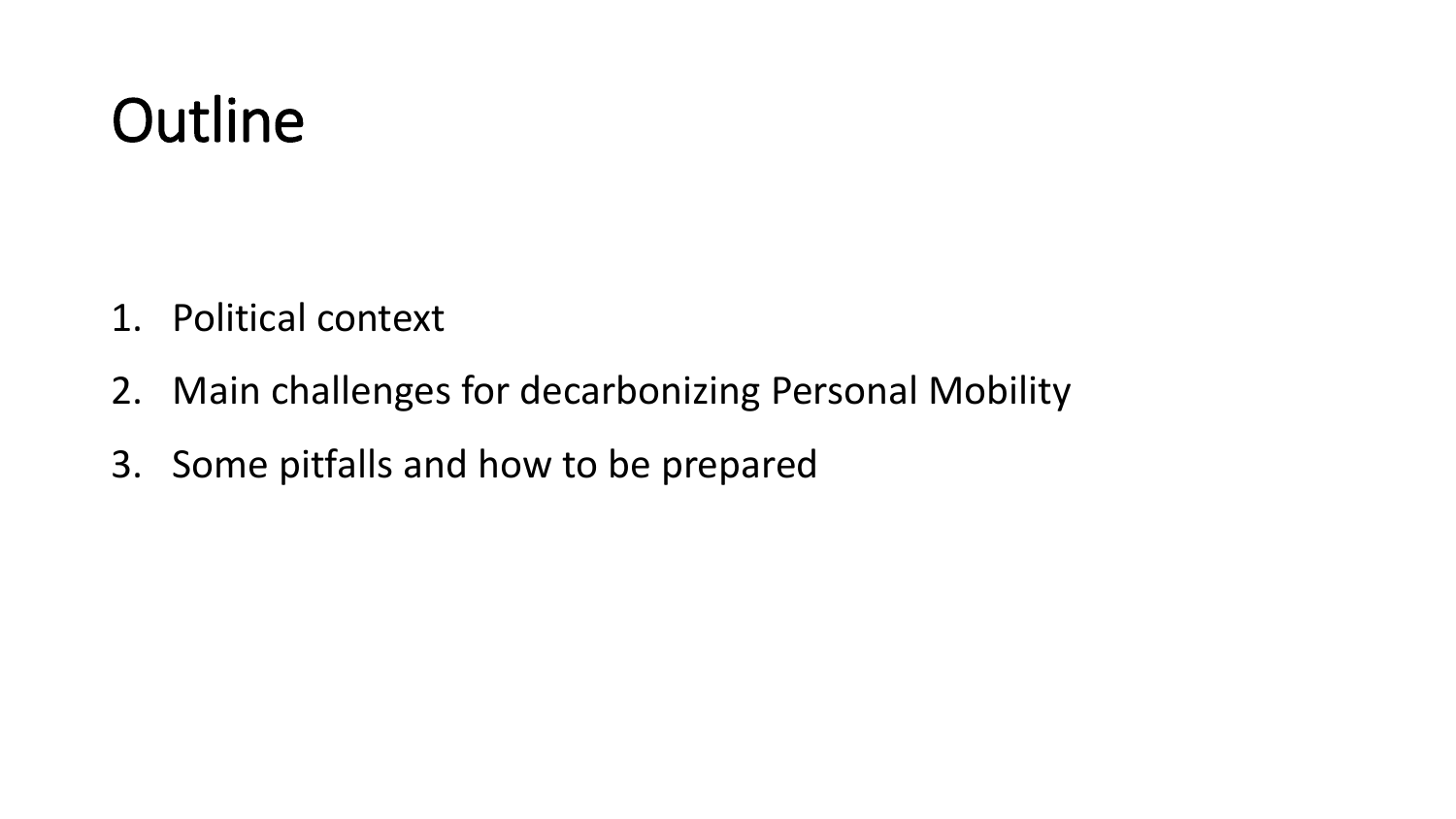# UN SDG's (2015) and SuM4All (2017)



While all of the SuM4All objectives are equally important, the current "Climate Emergency" forces an inevitable priority to "*Transport Decarbonization*", as part of the "Clean and Green Mobility"

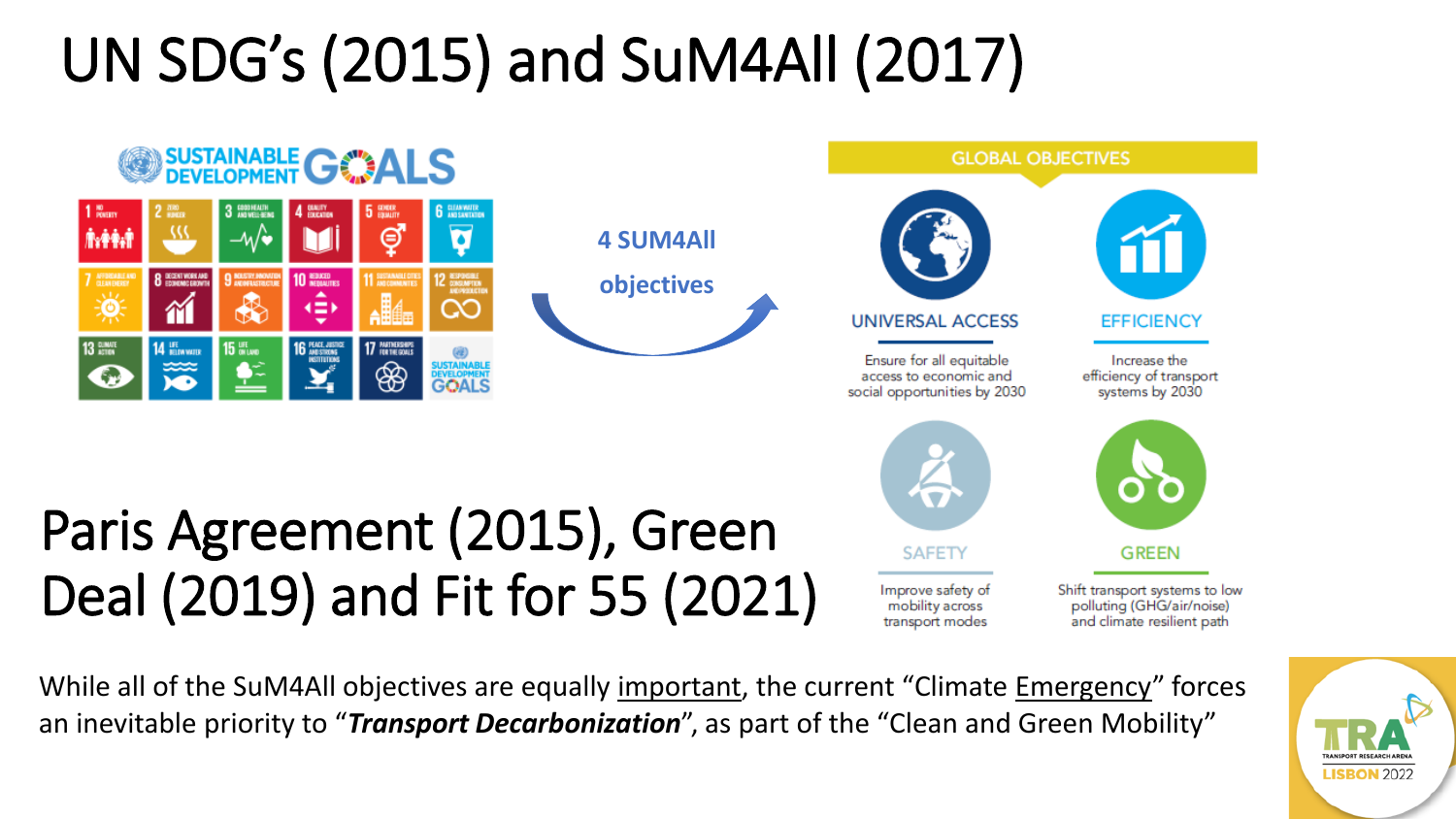#### Check point: How are we doing?



**World Energy Outlook 2021** 13 Oct 2021



#### How serious are countries about decarbonising transport?

Our Transport NDC Tracker monitors how transport appears in countries' decarbonisation commitments. Do countries<br>mention transport in their "Nationally Determined Contributions"(NDCs)? Have they included transport decarbon measures? And how many have set concrete CO2-reduction targets for transport? The Transport NDC Tracker is updated every Monday.





**Absentee list at COP26 lowers expectations for bold agreements**

- Every data point showing the speed of change in energy can be countered by another showing the stubbornness of the status quo
- For all the advances being made by renewables and electric mobility, 2021 is seeing a large rebound in coal and oil use.
- *The direction of travel is a long way from alignment with the IEA's landmark Net Zero Emissions by 2050 Scenario* (NZE[1\)](https://www.iea.org/reports/world-energy-outlook-2021/executive-summary#reference-1), published in May 2021

**Preparedness of countries still** 

**quite low !** 





[Source: http://www.symbols-n-emoticons.com/2015/11/worry](http://www.symbols-n-emoticons.com/2015/11/worry-smiley.html)smiley.html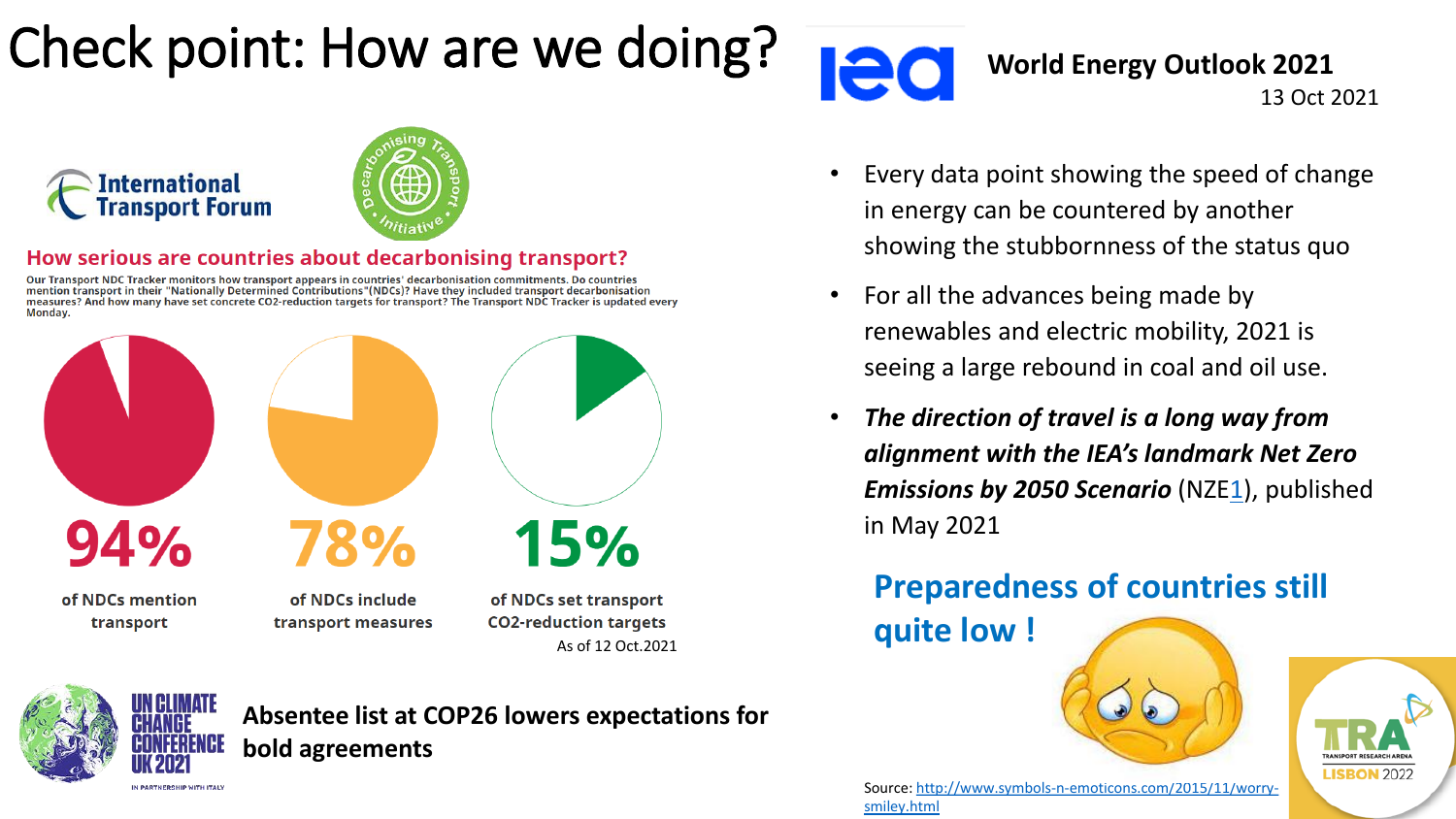# Main challenges for Personal Mobility

- Mainstream of politicians looking at reduction of GHG emissions via:
	- Electric vehicles & (fast) Charging points / stations
		- High hopes on new battery technologies
	- Modal shift to scheduled public transport
	- In some countries, also e-bikes
- But apparently focusing on mainstream and *failing to fully take into account* that
	- Great diversity of personal situations in society, many of which with a difficult fit in the "new mobility", for reasons of
		- Affordability of shift to EV
		- Flexibility / Spatial coverage of alternative options to private car
	- Mobility options are a key factor of many people's professional and personal frameworks



Risk of *low acceptance* / *resistance* / *social fracture*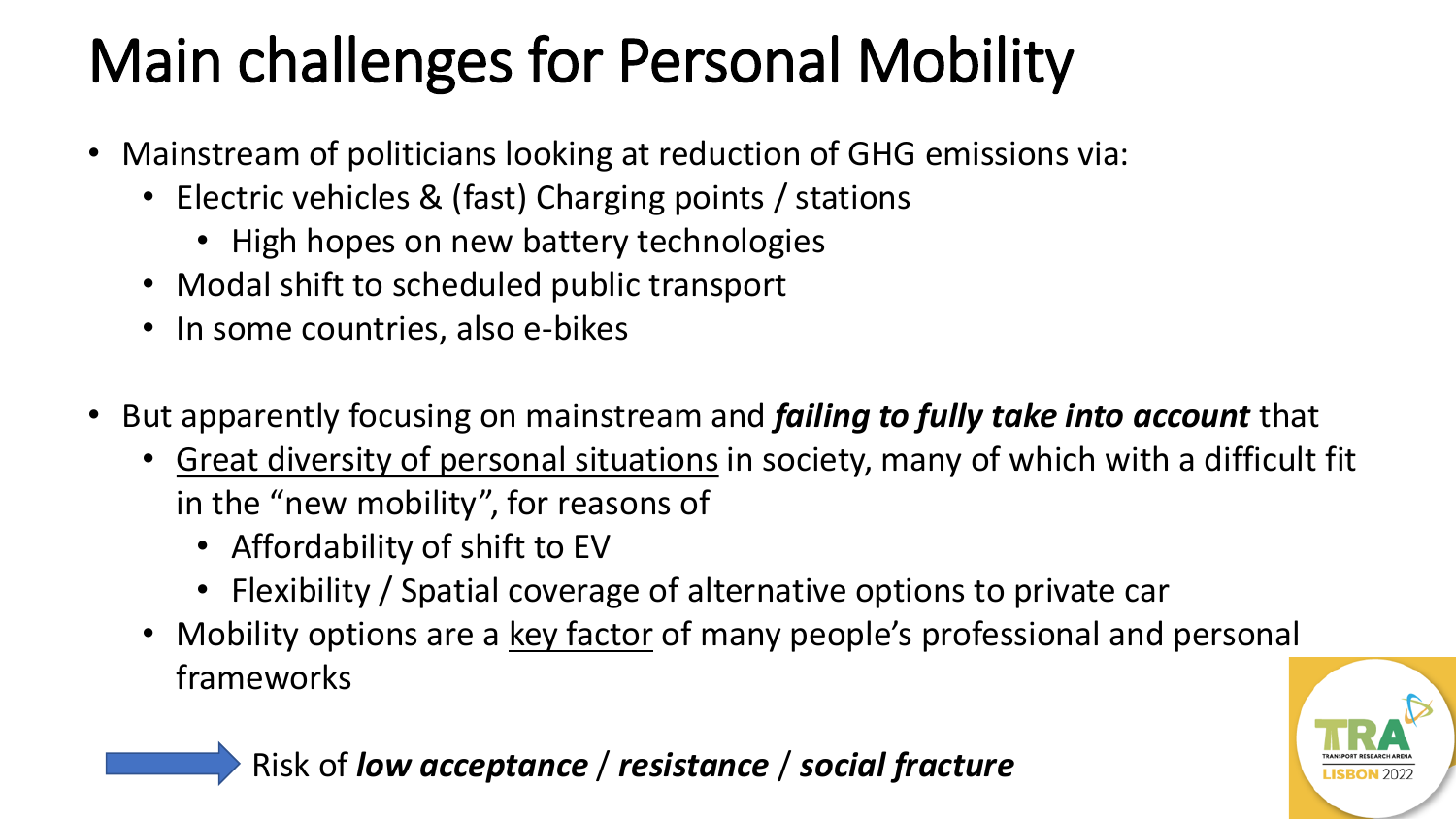#### Pitfall I – Dealing with the "senior" car fleet

Share of passenger car fleet by vehicle age category and country, 2017 or most recent year



Source: Share of passenger car fleet [https://unece.org/DAM/trans/doc/2019/wp6/SDG\\_fleet\\_age\\_paper\\_FINAL.pdf](https://unece.org/DAM/trans/doc/2019/wp6/SDG_fleet_age_paper_FINAL.pdf)

- Many countries with 40% 60% vehicles above 10 years
- Many of these cars **critical** for daily life, especially in periurban and rural areas, owned by people with low disposable income
	- Access to jobs and professional routes, often with high daily distance driven
	- Modal shift virtually impossible
- Trade-in values very low, replacement by EV unaffordable with current subsidy levels
	- But these old vehicles are high emitters (especially of toxic pollutants)!
- **Low level of tolerance** to behaviour-change "sticks", high capacity of mobilization for protest



Source:<https://www.bbc.com/news/world-europe-46424267>

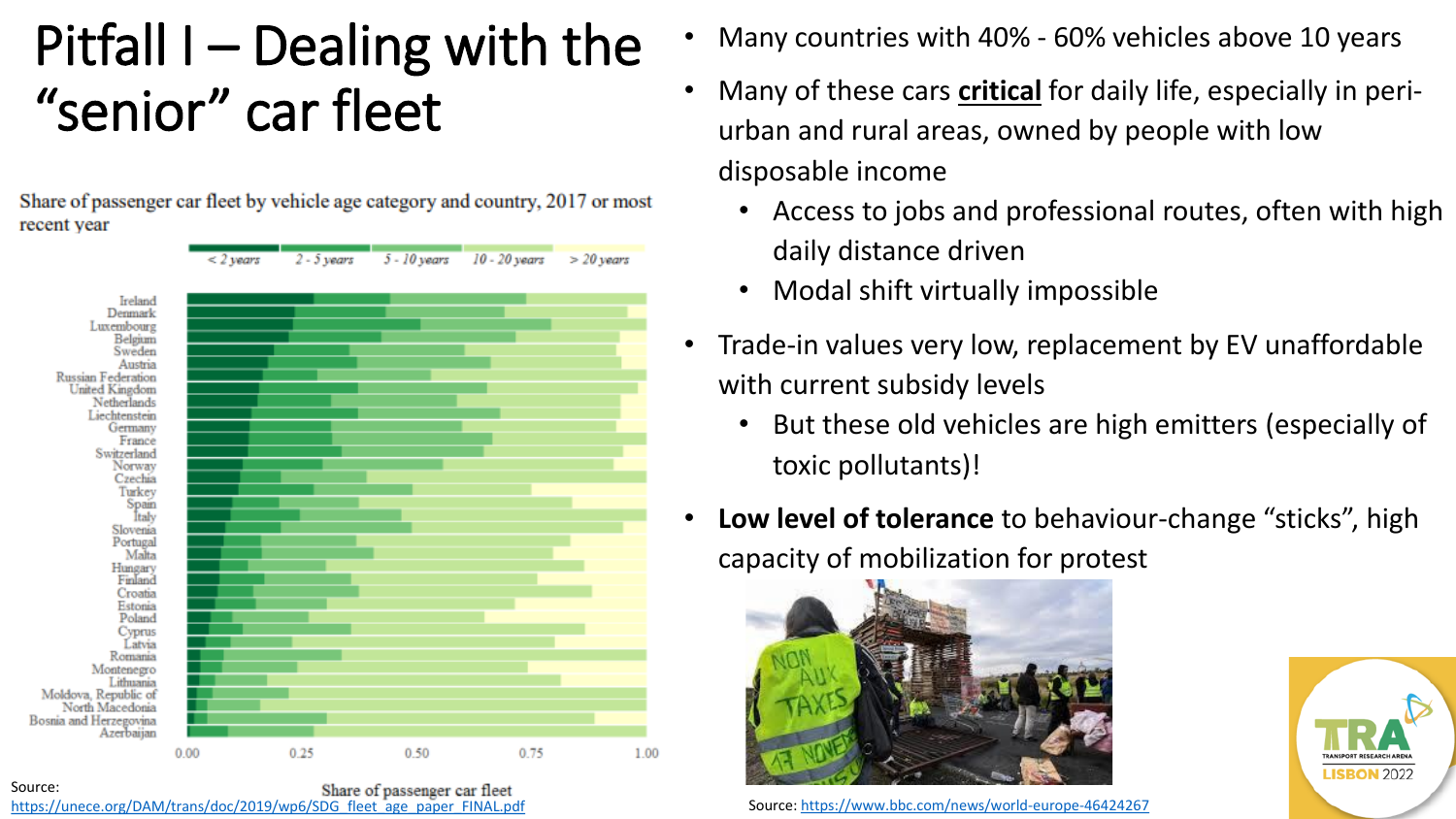# Pitfall II – EVs, what else ?

- **EVs with much lower operating cost than ICE**
	- efficiency and current tax regime of fossil fuels
	- Incentive to drive longer distances (even to home relocation), inducing **congestion**
- **Urgency of decarbonization justifies incentives to shift from ICE to EV, but preferably not only**
	- Stimulating a usage model instead of ownership
	- Congestion can also be fought (besides PT and e-bikes) via shared mobility (shared rides & carpooling)
		- Preserving coverage and flexibility of private car
		- But it must be part of a *new, wider concept of public transport*  $\rightarrow$  requires policy action
- **Fuel duties make an important part of state revenues** (typically between 4% and 7%)
	- Must be replaced relatively soon, preferably by a smart distance-based charge (differentiated tariffs)
		- While many ICEs still active
		- Communication challenge: double taxation of ICE's (if also charged on top of fuel duty) vs. "stab in the back" for EVs (and apparent recall of fast electrification)
			- *Risk of strong protest* for apparently incoherent decisions
- **Difficult choices regarding policy mix and timing of the various instruments,**



Sources: <https://ec.europa.eu/jrc/en/news/fiscal-incentives-how-do-they-impact-electric-vehicle-sales> <https://memegenerator.net/instance/74365918/nespresso-whatelse-george-clooney-what-else>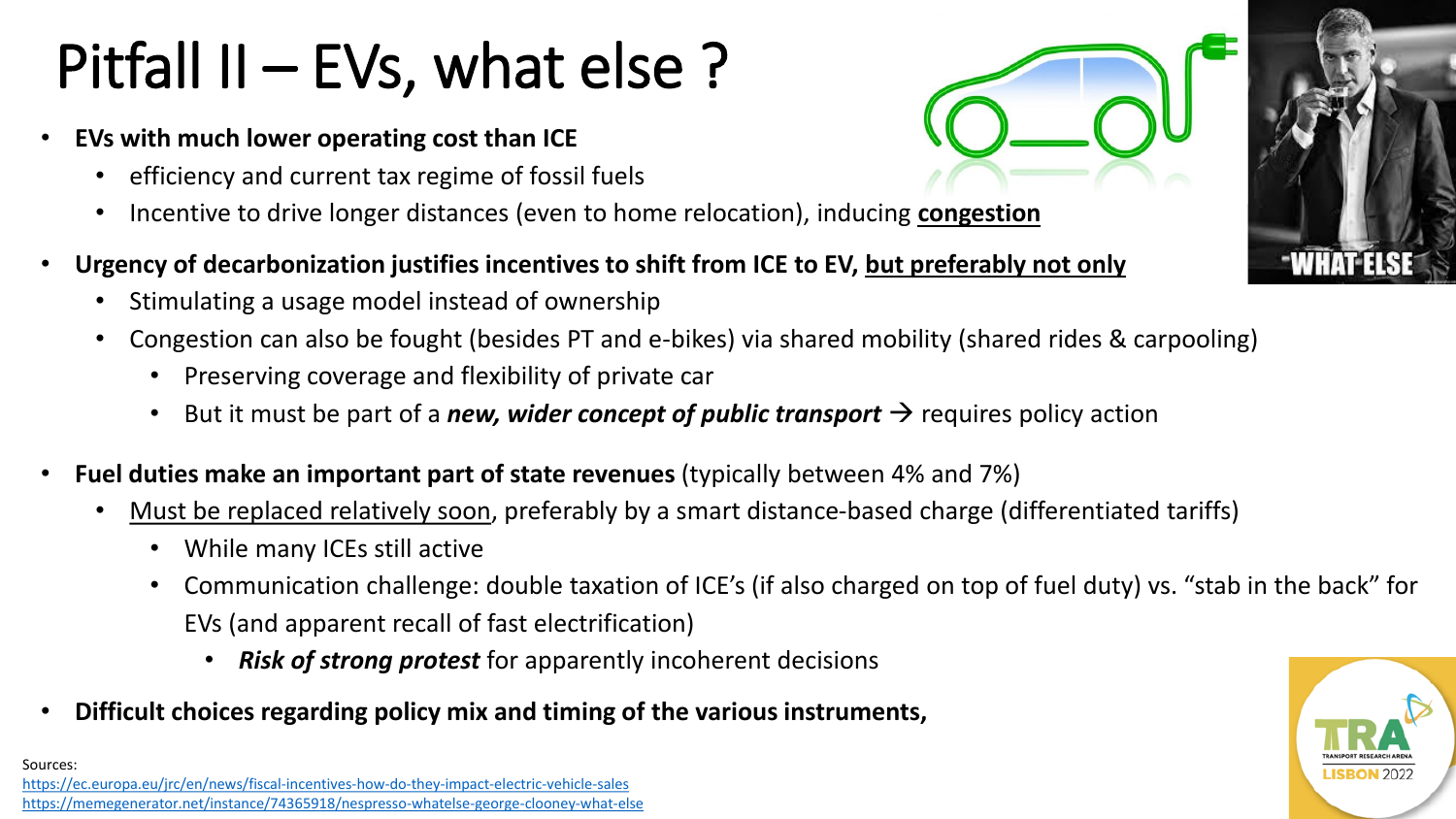# Navigating the transition

- **Great difficulties lie ahead for the transition:**
	- Societies are complex: big diversity of situations and interactions between the different segments
	- Many jobs (and interests in general) in industries and services connected to "mobility as usual"
	- Many lifestyles with very difficult fit to scheduled public transport
	- Poor transition management may create big tension and compromise effectiveness



Copyright: <a href='https://www.123rf.com/profile\_hpbfotos'>hpbfotos / 123RF Stock Photo</a>

- **Significant research is needed** in support of policy decisions on this very complex problem
	- Systems dynamics approach with fine agent segmentation seems indispensable
	- Core of the problem is very similar all over the EU, but with some diversity of parameters and even some different features associated with land-use, social habits and purchasing power
	- Low value for a long term forecasting model structure, preferable to adopt an *interactive gamified structure*
		- Identify tensions, possible strategies of different players and test nudges that could reduce tensions, lead to better social value responses
		- Good value from having available a small number of "accredited" competing such models, not very different from what has been done for climate change
			- With a very strong representation of social diversity and interactions

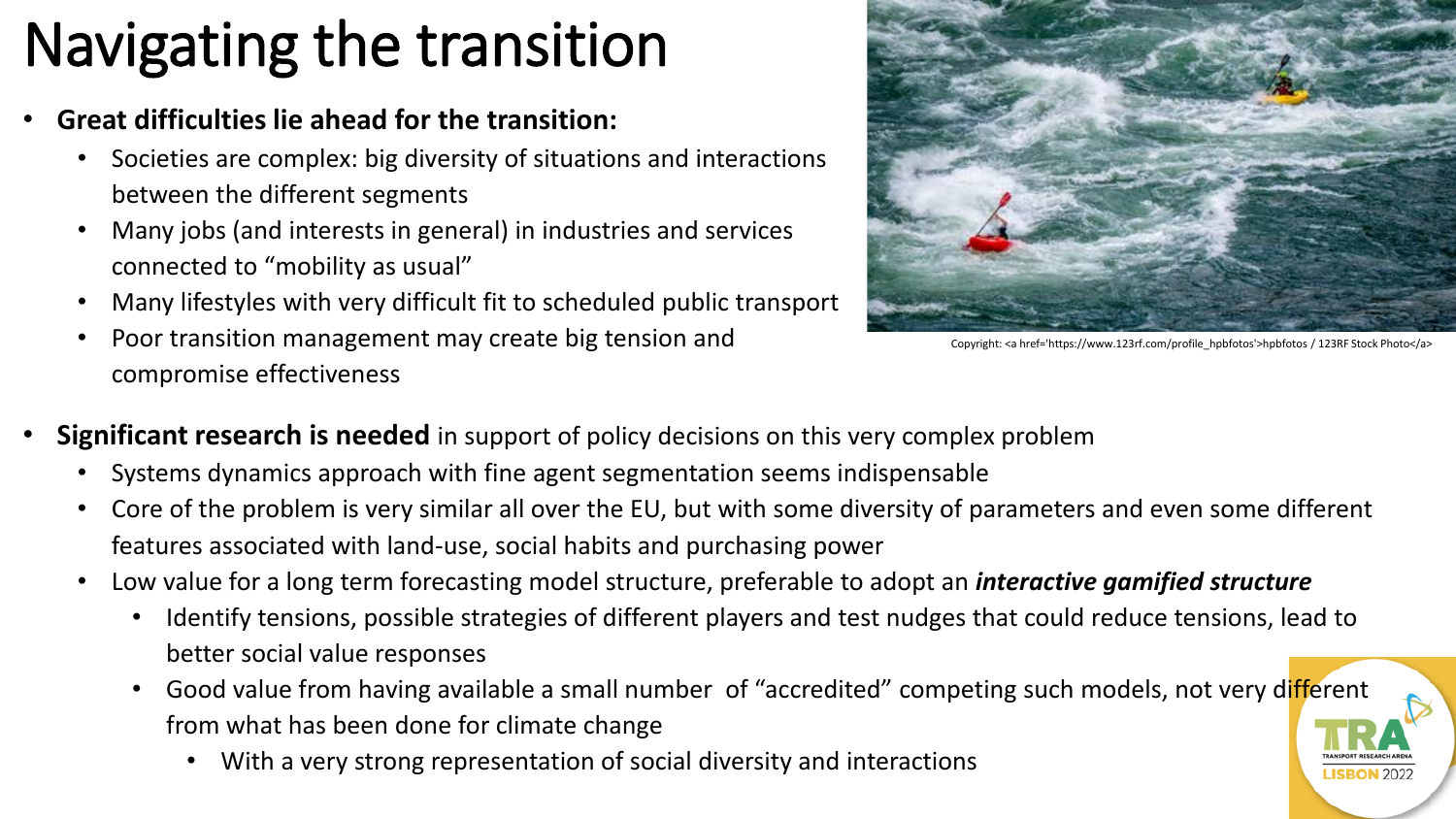# **Conclusions**

- Decarbonization is the priority and seems technologically feasible in personal mobility
	- But the other objectives of Sustainable Mobility must not be forgotten
		- In particular, universal equitable access may be at risk for some segments
- Solutions excessively focused on technological progress and aiming at "maximum utility" or "best option on average" will face serious acceptance issues and may lead to (further) loss of social cohesion, and slowdown of transition
- Transition will be turbulent and difficult
	- Large diversity of situations and complexity of the social system require careful preparation and analysis of situations as they evolve (avoid navigating by sight)
	- A range of solutions must be available to each citizen
		- Some solutions may require incentives / nudges to increase and accelerate their acceptance
	- Integration of solutions in a coherent policy package is necessary for acceptance at large
- Systems Dynamics models can be quite useful to navigate the transition
	- Formulated as games
	- Given the complexity of the study object, multiple competing games (models) should be available "accredited"